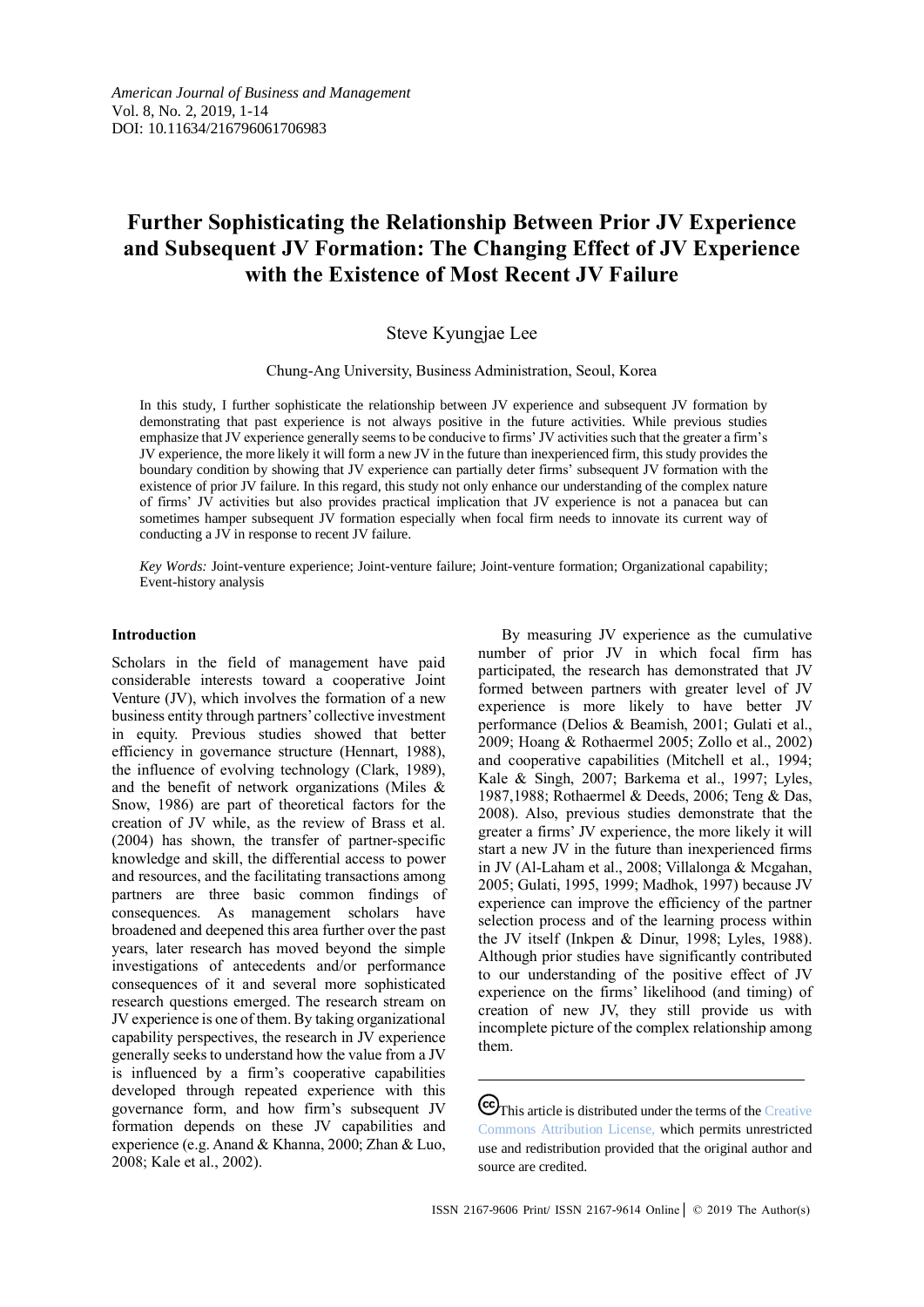In order for us to better understand the complex nature of firms' JV activities, we need to consider whether the effect of JV experience is constant on the subsequent JV formation regardless of firms' different performance outcomes of prior JV. In this study, I intentionally examine whether the firms have a prior JV failure because I argue that prior JV failure negatively moderates the relationship between JV experience and subsequent JV formation such that the positive effect of JV experience becomes weaker or even negative on the firm's subsequent JV formation with the existence of prior JV failure. In particular, I develop theoretical argument that the firms whose focal JV was failed have the opportunity to learn from their prior failure and attempt to improve or change their current ways of conducting a JV in order to reflect unsatisfying performance outcomes of prior JV. However, the firms with greater JV experience may encounter more difficulties in improving or changing their existing ways of conducting a JV in response to recent JV failure. Thus, it might be possible that even though 'firm A' has much greater JV experience than 'firm B', 'firm A' is less likely to enter into a new JV in the future especially when it has an JV failure in recent years, an intriguing phenomenon to which previous studies have paid less attentions.

In this study, based on the sample of 203 firms whose focal JVs were formed internationally during the period between 2001 and 2010 and the immediate observations on their subsequent JV activities for following 5 years, I empirically demonstrate that the existence of prior JV failure not only affects negatively to the firms' likelihood of re-entrance of JV, it can also delay the time of entrance. In addition, more interestingly, the results show that although JV experience generally influences positively to the likelihood of firms' re-entrance, its positive effect supported by prior findings becomes negative on the formation rate of new JV especially when focal firms have a prior JV failure. In this regard, this study has both theoretical and managerial implications by further sophisticating the relationship between JV experience and JV formation, establishing a more dynamic perspective and new insights on the nature of firms' behavior in entering into a new JV and, providing managers with the caveat that past experience is not always positive in the future activities and thus enabling them to take a more balanced view on the role of experience.

I firstly build a baseline (first) hypothesis which investigates the positive relationship between JV experience and subsequent JV formation such that the greater firm's JV experience, the more likely it will form a new JV subsequently. Then, I will further develop this framework by discussing negatively moderating role of prior JV failure on this relationship. Specifically, I argue that although prior JV experience might be conducive to future JV formation in general, its positive effect becomes rather negative on subsequent JV formation especially when a firm needs to improve its way of conducting JV in response to recent JV failure. Data source, research design and analytical methodology are provided in the subsequent section followed by the discussion of measurements. Then I provide the results and finally discussions about theoretical contributions, practical implications and limitations and future research of this study are provided.

## **The positive effect of JV experience on subsequent JV formation (baseline hypothesis)**

In many industries, firms are not only frequently involved in multiple JV simultaneously, they also engage in sequences of JV over time (Pangarkar, 2009). So, moving beyond the simple analyses of the effects of current JV in a static perspective, my first hypothesis seeks to investigate how prior JV experience affects firm's behavior to enter into a new JV in the future while an ongoing JV is still evolving.

First of all, rather than taking transaction-cost perspective which basically views each choice of JV governance in firm's history as discrete and independent event for the efficient management of transaction cost with the assumption of opportunism (e.g. Williamson, 1991), some of the prior works on JV (or governance form in general) (e.g. Madhok, 1997) were rooted in the organizational capability perspective. The most crucial feature of organizational capability perspective is that it suggests that firm tends to face strict constraints on its capabilities and thus JV activity is essentially a path-dependent incremental nature such that subsequent JV formation is a function of its current JV capabilities and routines developed through repeated experience in JV. So, it clearly emphasizes the critical role of JV experience to understanding firms' future JV formation because firms' past experiences produce the underlying capabilities and routines on the basis of which it starts subsequent actions. Based on this fundamental idea, I argue that the firms with greater JV experience are more likely to actively engage in new JV subsequently than inexperienced firm due to better JV capabilities and routines obtained from JV experience.

Firstly, firms with greater JV experience can achieve better efficiency in choosing appropriate partners for potential JV in the future. Specifically, JV experience should improve firms' capability to identify who retains what resources, whether given firm has the ability or knowledge to solve certain sets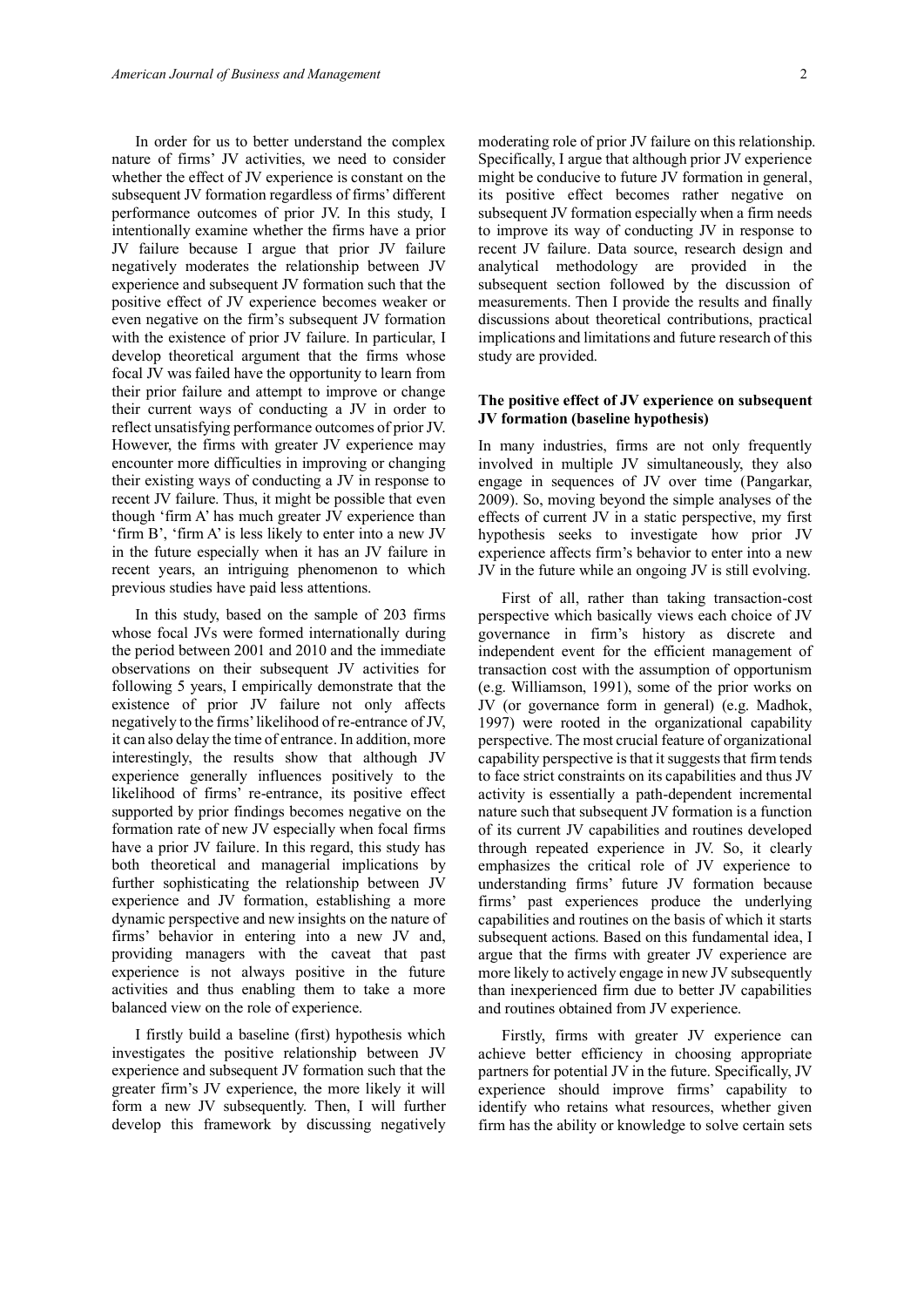of problems and thus who is right partner for the success of JV (Cohen & Levinthal, 1990). In other words, the firm-specific accumulated knowledge obtained from past experience in JV plays a central role in the process of partner selection because it facilitates firms to better choose potential partners (Anand & Khanna, 2000; Das & Teng, 1988; Hitt et al., 2000; Kale & Singh, 1999). Having better capability in the selection of partner, firm with greater JV experience can save the resources and time usually spent during the stage of pre-agreement partner selection and screening (Dussauge & Garrette, 1999), which could provide positive effect to the likelihood of firm starting a new JV in the future.

Secondly, by steadily learning from prior JV experience to improve their current JV routine to guide future decisions, firms with considerable JV experience can reduce the uncertainty arising from incomplete nature of inter-firm cooperation (Sampson, 2005; Anand & Khanna, 2000; Dyer & Singh, 1998). As firm can create its own specific JV-related routines from past experience, it could better deal with similar JV subsequently and the value from deploying experiential learning become more available and fast because firm can extract meaningful inference from its prior activities and encode and re-access to these inferred lessons for similar activities in the future (Levitt & March, 1988; Nelson & Winter, 1982). In other words, firms with greater level of JV experience store learning from past experience into their JV routines and they can achieve more benefits in JV by applying these established routines into similar JV in the future whenever certain stimuli are existing. With better JV routines for the efficient utilization of current resources and expertise, firm with greater JV experience can lower potential implementation cost, which consequently increase firm's tendency to start a new JV.

To sum up, because prior JV experience allows firms to establishes routines fostering their learning in subsequent JV, reduces firms' uncertainty about the JV processes, leads to the development of general JV capabilities, and enables firms to identify potential partners more quickly, below I provide the baseline hypothesis.

**Hypothesis 1 (baseline hypothesis)***: The relationship between focal firms'* JV *experience and subsequent JV formation is positive such that the firms with greater level of* JV *experience are more likely to actively engage in new* JV *in the future than inexperienced firms in JV.*

## **The negative impact of prior JV failure to the subsequent JV formation**

Prior work on JV has generally treated JV performance as an outcome variable and has examined the effects of firm, deal, and industry characteristics on JV outcomes. However, in the second hypothesis, I conceptualize JV performance as an antecedent rather than an outcome variable and study how the performance outcome of prior JV affects future JV formation.

The second hypothesis, which argues that the existence of prior JV failure provides negative impact on the firms' likelihood of creation of new JV, mainly draws on the March's behavioral theory of the firm. Assuming that firms may learn from performance feedback and that firms may show different reactions to positive and negative outcomes as a result (March, 1981), the scholars in the Carnegie school of thought (e.g. Cyert & March, 1963) have focused on how the performance outcomes of previous activities in certain type of operation determine the firms' activities in that same type in the future. In particular, good performance outcomes may enhance firms' likelihood of continuously engaging in prior strategic activities (Miller & Chen, 1994), whereas negative outcomes may result in either improvement of current way of conducting certain activities or strategic change through exploration of new strategic alternatives. (Boeker, 1989). So, for example, firms that have performed well so far with JV activities regard recent JV as a sign of appropriate strategic decision and this reinforcement from positive feedback will lead to firms' active engagement in subsequent JV. In contrast, negative outcomes in prior JV may provide the firms with poor feedback, and cause so-called "problemistic search" in order to improve current performance or find alternative strategic options and reduce its activities in JV.

Besides, firms cannot undertake all strategic goals they plan because they face the constraints on their available resources and capabilities, implying that they need to compromise or prioritize among various options (Garriga et al., 2013). Thus, for example one strategic option such as forming a JV with partners in new market might constrain alternative strategic option such as new market entry through acquisition. In this respect, negative performance outcomes from prior JV activity may reduce relative attractiveness of JV compared to other available options and therefore tends to decrease firm's proclivity toward JV formation subsequently. Taken together, these arguments lead to my second hypothesis

**Hypothesis 2**: *Prior JV failure negatively impacts subsequent JV formation such that firms with prior JV failure are less likely to enter into a new JV compared to firms without prior JV failure.*

## **The interaction effect of JV experience and prior JV failure on the firm's subsequent JV formation**

The third hypothesis predicts that JV experience, at least in the short term  $(1~5$  years), differently affects firms' subsequent JV formation depending on whether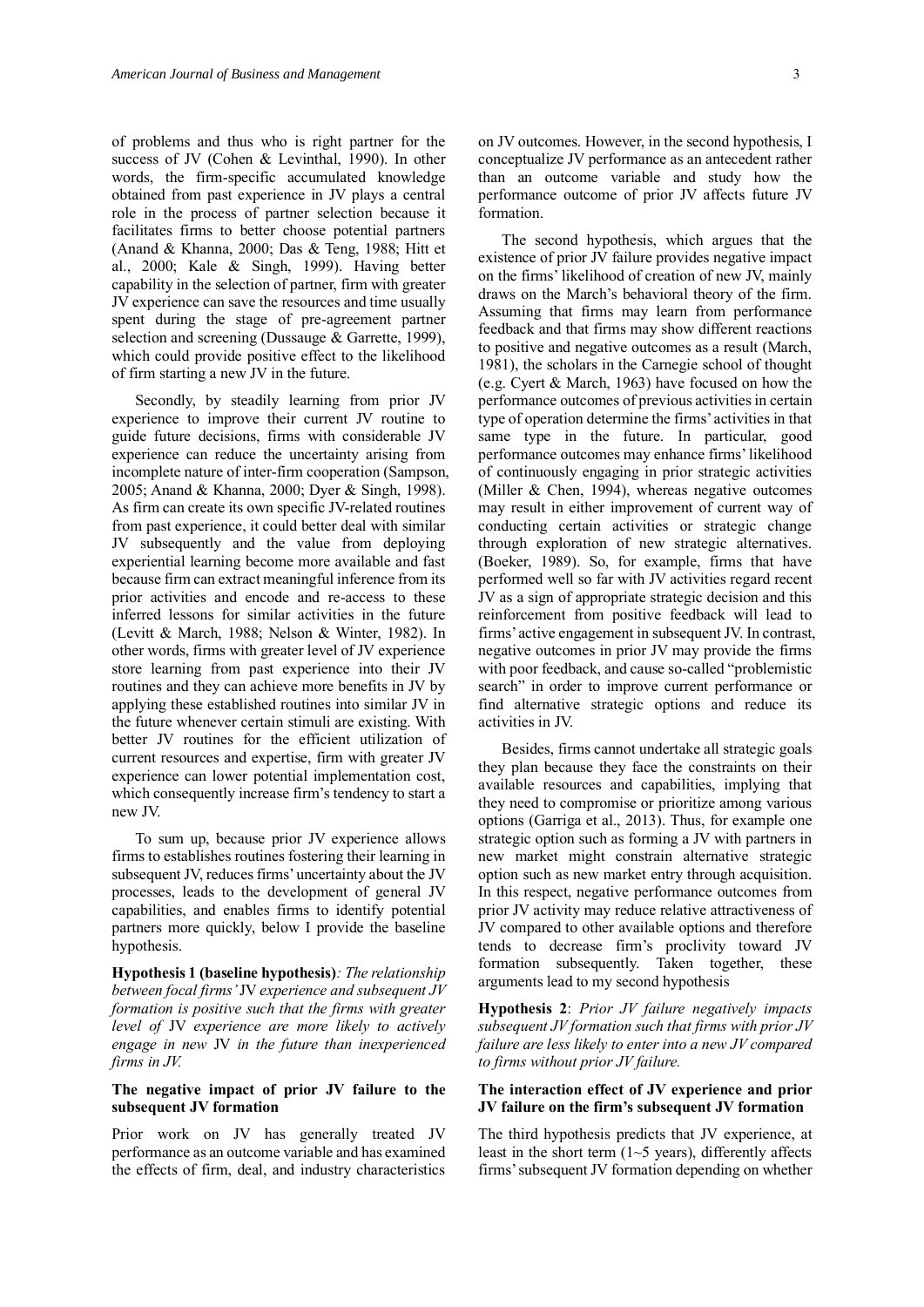firms have a recent JV failure. In the previous section, I mentioned that the behavioral theory of the firm (Cyert & March, 1963) implies that JV activities in the past might provide the firm with some signal to improve their current way of conducting JV or generate new one in order to reflect performance outcomes of prior activity. In other words, in JV sequence, firms respond to their past JV and approach the next entry with more reflection on performance outcome of prior JV. The study of Chang (1996), though used in acquisition sequence cases, empirically shows that firms act in a way that conducts deliberate learnings from prior acquisition performance and reflect these learning into their future entry behavior in acquisition. Given that firm reacts to prior activities and approach the next entry with reflection on prior performance outcome, the firm without recent JV failure tends to maintain its current way of conducting a JV because it has less incentive (or obligation) to change or completely create new one for starting a new JV in the future. Besides, even if firm has an incentive to change or create new way of conducting a JV, the extent of modification may be generally not substantial. Thus, in this case, the firms with greater level of JV experience are more likely to start a new JV than inexperienced firm as my baseline hypothesis predicts. On the other hands, for the firms which have a failure in the most recent JV, I argue that JV experience can partially deter the firms' JV activities at least in the short-term so that the positive effect of JV experience becomes weaker or even negative on subsequent JV formation because I expect that the firms with greater experience in JV tend to have more difficulties than inexperienced firm in changing their current ways of conducting JV in response to recent JV failure.

In particular, although transaction-cost perspective treats each choice on JV governance in firm's history as a separate and independent event such that each time firm decides to create a JV it is assumed to choose its potential partners freely and rationally from the entire population for the minimization of transaction cost under the assumption of opportunism, prior studies (Killing, 2013; Al-Khalifa & Eggert, 1999) demonstrate that as firms' experience in JV becomes greater, they steadily constrain themselves by exhibiting relatively heavy preference to cooperate with certain set of well-known historical partners with mutual trust instead of less familiar partners. As a result, firms with greater JV experience would have stronger and more cohesive inter-firm network with current JV partners since they prefer old familiar partners, which probably results in more difficulties to changing current way of implementing a JV. Indeed, Gargiulo and Benassi (2000) suggest that ties that are too cohesive result in

network closure, making change difficult and Uzzi (1997) called it as a "Paradox of embeddedness". Once again, unlike transaction-cost perspective, organizational capability perspective views JV activity as a path-dependent incremental activity where subsequent JV formation is constrained by its current JV capabilities and routines developed through repeated experience in JV (Madhok, 1997). If current JV capabilities and routines are highly tailored to the specific inter-firm network steadily established with current historical partners, the firms with greater experience in JV cannot promptly change their current ways of conducting a JV than inexperienced firm in response to recent JV failure.

And sometimes, in order for firms to successfully change or improve their current ways of doing a JV, they need to build relationship with new partners, acquire new resources or even divest existing resources freed by prior JV failure. However, during the process of rearrangement of partners and resource in response to prior failure, the firm with greater JV experience is likely to face more severe inter-firm conflicts with existing partners due to more cohesive inter-firm network, which exacerbates the rivalry between focal firm and affected partners. To address such an issue, the firm with greater experience in JV will need to spend more times and efforts toward the new potential JV in order not to damage the trust and goodwill established with historical partners (White & Lui, 2005).

Even worse, due to the possibility of organizational inertia problem, the firms with greater JV experience might not easily re-start a JV by creating new ways of conducting a JV. Specifically, the chance of organizational inertia increases as firms gradually engage in same type of JV routines and management, making firm preferable to the most wellknown and utilized ones regardless of whether they are appropriate to a given situation, thereby lowering the rate of successful organizational change (Hannan & Freeman, 1984; Amburgey et al., 1993; Baum & Singh, 1996).

In sum, if firm does not experience prior JV failure, performance outcomes of prior activity do not provide the firm with significant incentive (or obligation) to change its current way of conducting JV, thereby making the firm with greater JV experience conduct more active engagement in future JV as my baseline hypothesis predict. However, when firm has most recent JV failure, the firm with greater JV experience is less likely to promptly reflect the negative performance outcomes of prior JV due to more difficulties in changing its current way of conducting a JV and thus less likely to easily re-start a new JV at least in the short term.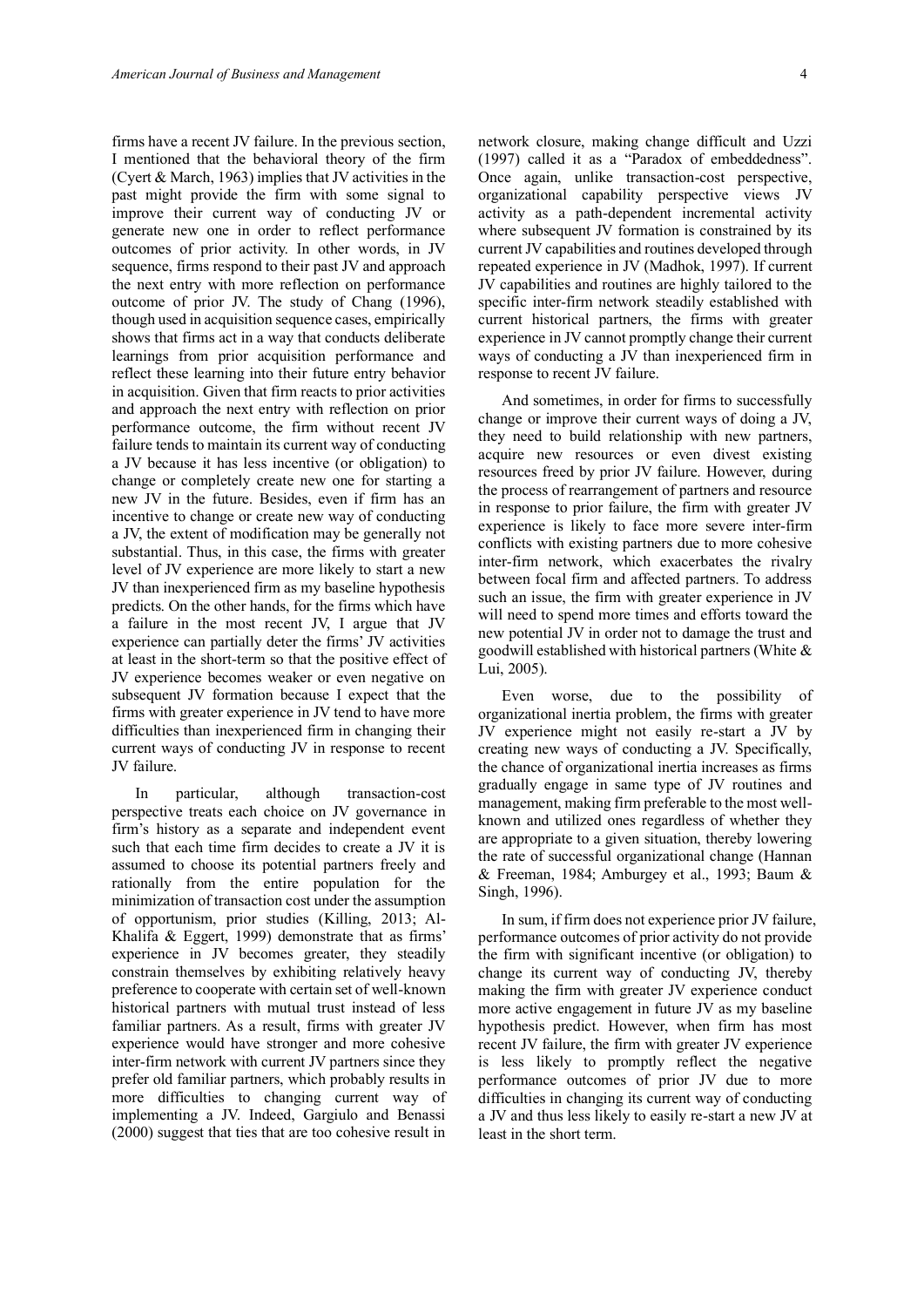**Hypothesis 3**: *Prior* JV *failure negatively moderates the relationship between* JV *experience and subsequent* JV *formation such that the positive effect of* JV *experience becomes weaker or even negative on the subsequent* JV *formation when focal firm has a prior JV failure.*

#### **Method**

#### *Data source*

The primary source of this study is from *S&P Capital IQ*. This database is one of the most comprehensive sources for empirical study on JV because it provides the life histories of focal JV (e.g., initial investment and investment exit of partners, bankruptcy of venture) as well as supplementary information relevant for focal JV activity such as partner-level (e.g., financial data for publicly traded partners), transaction-level (e.g., transaction value) and industry-level information. For the date of firms' JV activities such as new entrance, investment exit or bankruptcy, I double-checked the date information from *Lexis-Nexis* and *Dow Jones News Retrieval Service* (DJNRS), if possible. Following Villalong and McGahan (2005), I used the dates reported by Lexis-Nexis and DJNRS when discrepancies happened, otherwise used those reported by S&P Capital IQ. And I used *SDC Jointventures and Alliances* database to obtain cumulative number of JV in which focal firm has participated, a proxy for JV experience. For the firm-level information (e.g. age, financial data and business information) or JV-level information (e.g. whether JV was unexpectedly dissolved) I used *compustat*, *company annual report, publication, and other media sources* such as *Factiva* and *The Wall Street Journal Index*, if not found in *S&P Capital IQ*. Finally, when it comes to the financial information of private partners, I relied on *Private Company Financial Intelligence (PrivCo)* database, and even when I still could not obtain financial information of focal private partners, I instead used available financial information of one of similar private companies in the industry identified by *Bloomberg Business*, which provide similar companies lists. From these various data sources, I complied and constructed data structure in order to be appropriate for the analyses. The following is the detailed descriptions of it.

#### *Sample and research design*

First, I extracted the initial list of JVs formed internationally between 2001 and 2010 in all industries which include at least one publicly traded firm from *S&P Capital IQ* database. This somewhat broad selection criterion yielded the set of 629 JVs.

Second, I divided the initial list of focal 629 JVs into two subgroups according to the criterion that at least one of partners exited the equity investment on focal JV or JVs terminated due to bankruptcy during the period. The initial list was then divided into 522 JVs whose partners, all together, have retained their initial investment until the end of 2015 and 107 JVs in which at least one of partners liquidated its equity investment on focal JVs or JVs terminated due to bankruptcy during the period. In this study, following previous studies (e.g. Pangarkar, 2009; Park & Ungson, 1997), I empirically operationalized JV failure as either JV dissolutions resulting from 1) unplanned market-liquidation, 2) bankruptcy, or 3) sale to third parties. Please note that unlike liquidation and bankruptcy, sale to third-parties resulted in the continuation of business entity of focal JV. However, I did not regard the termination of JVs due to the acquisition by one of partners as a failure and omitted from the sample. The detailed rationale is provided in the following measurement section.

Third, by employing different observation techniques for each subgroup, I longitudinally observed partners'subsequent JV activities for 5 years. Specifically, when it comes to the partners whose focal JV was failed, I observed their subsequent JV activities after the announcement date of their JV failure. On the other hand, unlike subsequent activities of the partners with prior JV failure which can be easily identified because the date of focal JV failure was known, those of partners in alive focal JVs are relatively difficult to be identified because there are no simple ways regarding when we start observing the partners' subsequent JV activities if their prior (focal) JVs are still alive. For example, if we observe firms' subsequent JV activities immediately after the formation date of prior focal JV, there could be a biased systematic tendency to estimate the effect of prior JV failure to be less negative and/or even insignificant on firms' subsequent JV activities because firms are less likely to engage in another JVs immediately after the previous one due to their limited JV capabilities and relevant resources. Indeed, Al-Laham et al (2008) showed that the rate of JV formation initially decreases with the time elapsed since the most recent JV was formed and subsequently increases. Also, if we start observing subsequent JV activities, let's say, 10 years later from the date of previous focal JV formation, this way of observation also causes confounding effects because, in this case, the argument that the firms obtain proper inference from prior JV activity and then apply these into subsequent JV becomes untenable. Research shows that a very long interval between two projects hampers proper learning (Hayward, 2002; Brown & Eisenhardt, 1997). So, to decrease any confounding effect, we should observe subsequent activities of partners in alive focal JVs neither too immediately nor too lately. In this study, I decided to observe subsequent activities of partners in alive JVs 4 years later from the date of focal JV formation. Observation in this manner is also reasonable given that the average lifespan of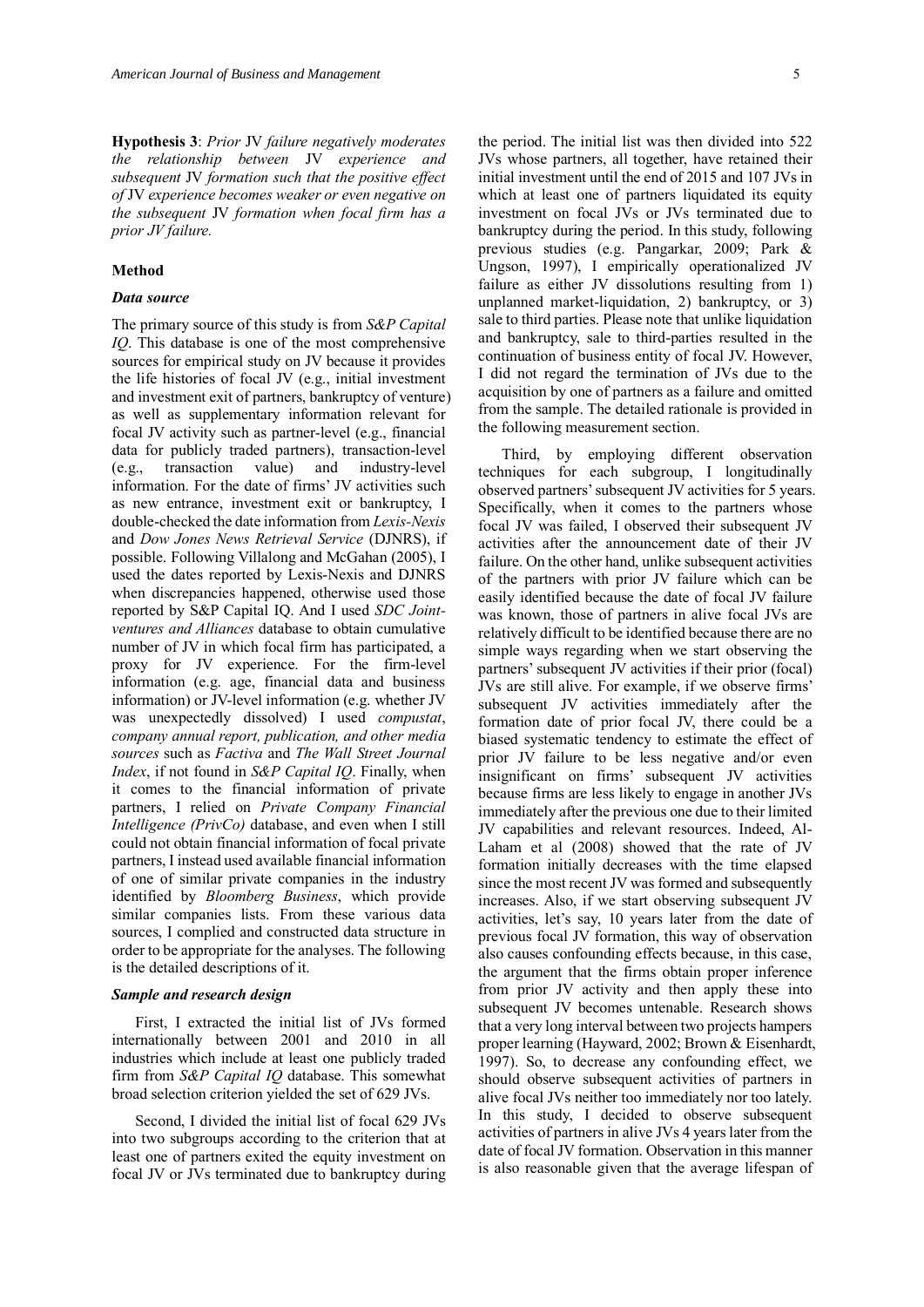failed JVs was 45.7 months, which is very close to 4 years.

Forth, to further increase the internal-consistency of my study, I do not consider the firms in financial industry due to their different business model and asset structure. Unlike the firms in other industry, the firms in financial industry inherently tend to engage in more numerous equity investment in JV simultaneously with other partners and are more likely to liquidate, sell to others to realize financial investment and re-start a new equity investment subsequently, all of which confound my theoretical arguments.

Fifth, when I observe partners' re-entrance in JV, I only consider 1) creation of new JV or 2) initial entrance into existing business entity through equityinvestment together with other firms as the sign of reentrance of JVs. Therefore, partners' additional equity-investment on JV in which they had already engaged are not considered as an entrance of new JV.

Sixth, I omitted the partners that had JV failures during my 5 years observation period. Following Fowler and Schmidt (1988), I dealt with the problem of multiple-occurrence by deleting the sample of multiple-occurrence because in my data the proportion of it is only 3 percent.

After considering these six selection criteria and further omitting any samples without information required for covariates, my final sample size decreased to 203 firms, among which 79 firms has a failure in their focal JV.

## *Statistical model*

The dependent variable in my study is the likelihood of partners forming a new JV in the future. In this regard, event history analysis is appropriate because this technique tries to calculate the probability of event (re-entrance of JV) on the basis of given observations and therefore mathematically links change in future outcomes to conditions in the past. So, the dependent variable is mathematically specified as a function of the independent variables and a set of parameters capturing the effects of the predictor variables on the occurrence or non-occurrence and timing of particular events such that  $\lambda(t) = f(\beta X_t)$ (Allison, 1984). In current study, the outcome is the probability of a firm forming a new JV, as measured by the JV rate (the so-called hazard rate), and the conditions of the past observations were modelled in the set of covariates (such as whether focal firms have failure outcome in prior JV). Stata program was used to test and estimate the parameters of covariates.

In order to conduct event-history analysis, my data structure should include information about the timing and sequence of the events that are being examined (Blossfeld et al., 2007). For instance, if focal firm in the sample re-start a new JV, my data structure should provide information about the timing of this event (day, month, year), and any other relevant JV-, firm-, and industry-level information. My data structure, therefore, provide information on changes in variables that might take place at any specific point in time during my observation period. Specifically, each firm's history began either one-day after the date of JV failure or 4 years later from the date of focal JV formation and ended at the time of an event (entering into a JV) or at the end of the year, whichever comes first. The firm's second spell began on the following day and ended at the time of an event or the end of the next following year. This pattern continued until the end of the observation period (Dec 31, 2015), allowing time-varying covariates to be updated throughout the firm's history at yearly intervals.

#### *Measurement*

#### *Dependent variable*

The dependent variable is the likelihood of firm entering into a new JV in the future. I will measure this JV formation rate,  $\lambda(t)$ , by observing each firm's JV activities longitudinally until the end of 2015. So, the firm's subsequent JV activities were captured during my observation period. This variable is coded 1 each time the firm has entered into a new JV and 0 otherwise. Again, when I observe partners' re-entrance in JV, I only consider 1) creation of new JV or 2) initial entrance into existing business entity through equityinvestment together with other firms as the sign of reentrance of JVs. Therefore, partners' additional equity-investment on JV in which they had already engaged are not considered as an entrance of new JV.

## *Independent variable*

*Prior JV failure* –This independent variable is binary such that its value is 1 for partner firm whose focal JV has a failure and 0 otherwise. I operationally defined JV failure as a) bankruptcy, b) unplanned liquidation, or c) sale to third-parties. To ensure that termination was not previously determined by partners so that it was an unexpected event, I identified and analyzed all news reports on each terminated JV in the sample from Factiva database, which covers thousands of newspapers around the world. Following previous studies on JV failure (e.g. Park & Russo, 1996; Park & Ungson, 1997), I did not consider the case of JV termination due to the acquisition by one of partners as a failure because disagreements exist regarding whether the acquisition of a JV implies the failure of its activities, although several prior studies viewed this case as an indirect sign of failure as well (e.g. Pangarkar, 2003). Specifically, Gomez-Casseres (1989) argued that JV is sometimes an intermediate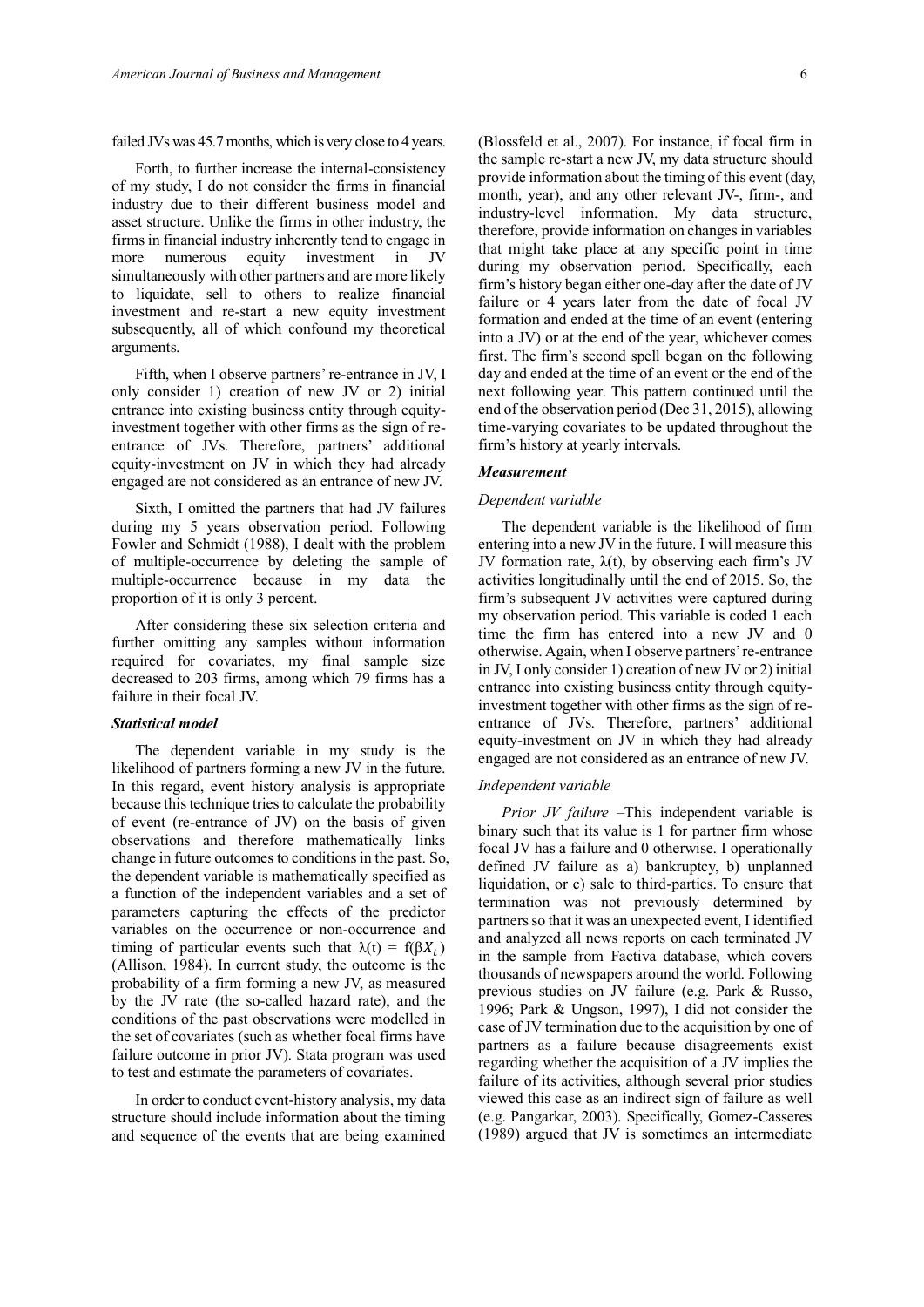transaction governance, implying that it is frequently succeeded by a different organizational form more suitable for changed environments. Indeed, Kogut (1991) demonstrated that JV termination due to acquisition by one of partners was associated with sudden change in industry growth and concentration. Viewing acquisition as the realization of an investment options, this interpretation suggests that JV plays a role as an insurance during corporate expansion, which minimizes the downside risk of future investments (Bowman & Hurry, 1993). In this regard, I did not include the cases of JV termination resulting from the acquisition by one of partners since the inclusion of these cases into the analyses would bias the results.

*JV experience* – I firstly measured JV experience by counting the cumulative number of JV in which focal firm has participated prior to the formation of focal JV and then constantly updated this variable whenever focal firms entered into a new JV during my 5 years observation period because the data structure of my study is longitudinal with time-varying covariates.

## *Control Variable*

*Number of current* JV – This need to be controlled because even though firms do not have JV failure experience in the recent years, firm are still less likely to enter into a new JV due to the lack of resources and capabilities for conducting many current JV simultaneously.

*Cumulative* JV *experience* – This effect is already controlled in my analysis since it is independent variable in my model. Numerous previous studies have demonstrated that the greater the number of previous JV established by a firm, the more likely firm creates new JV in the future.

*Firm performance* – Firm's three years average ROA will be used to control the firm performance since the firm with better performance can receive less negative impact from JV failure and better able to afford a new JV faster than firm with low performance.

*Firm size* – The firm size, measured by annual revenue, should be controlled for estimating the speed and likelihood of re-entrance of JV. While some studies in support of negative effect argue that as firms increase in size, they are more associated with the resistance to change in response to learning from prior experience and thus become more rigid and inflexible (e.g. Barnett, 1997), others support opposite view by demonstrating that larger firms are more fluid due to market power which lower external barrier and resistance (Scherer & Ross, 1990), and slack resources which enable them to initiate change (Cyert & March, 1963). I took a natural logarithm for this variable for statistical analyses.

*Firm age* – Similar to firm size, firm age needs to be controlled as well because some prior studies show that inertial pressure increases as firm ages (Hannan & Freeman, 1984). On the other hands, other supports positive view that firms become more flexible with age (Singh et al., 1988).

*Culture (Uncertainty avoidance)* – Because my research collects the samples internationally, it is important to take distinctive cultural factor into account. Among the various cultural factors, my study specifically focuses on uncertainty avoidance. This is the most relevant cultural factors since the extent to which firm can endure uncertainty probably affects the firm's decision to enter into a new JV. I use Hofstede's fourth dimension for measurement.

*Industry performance trend (focal firm)* – Prior studies have demonstrated that firms are more likely to form an JV in prosperous industry. In this case, the formation of new JV reflects the up-ward trend in industry performance regardless of current state of each partners.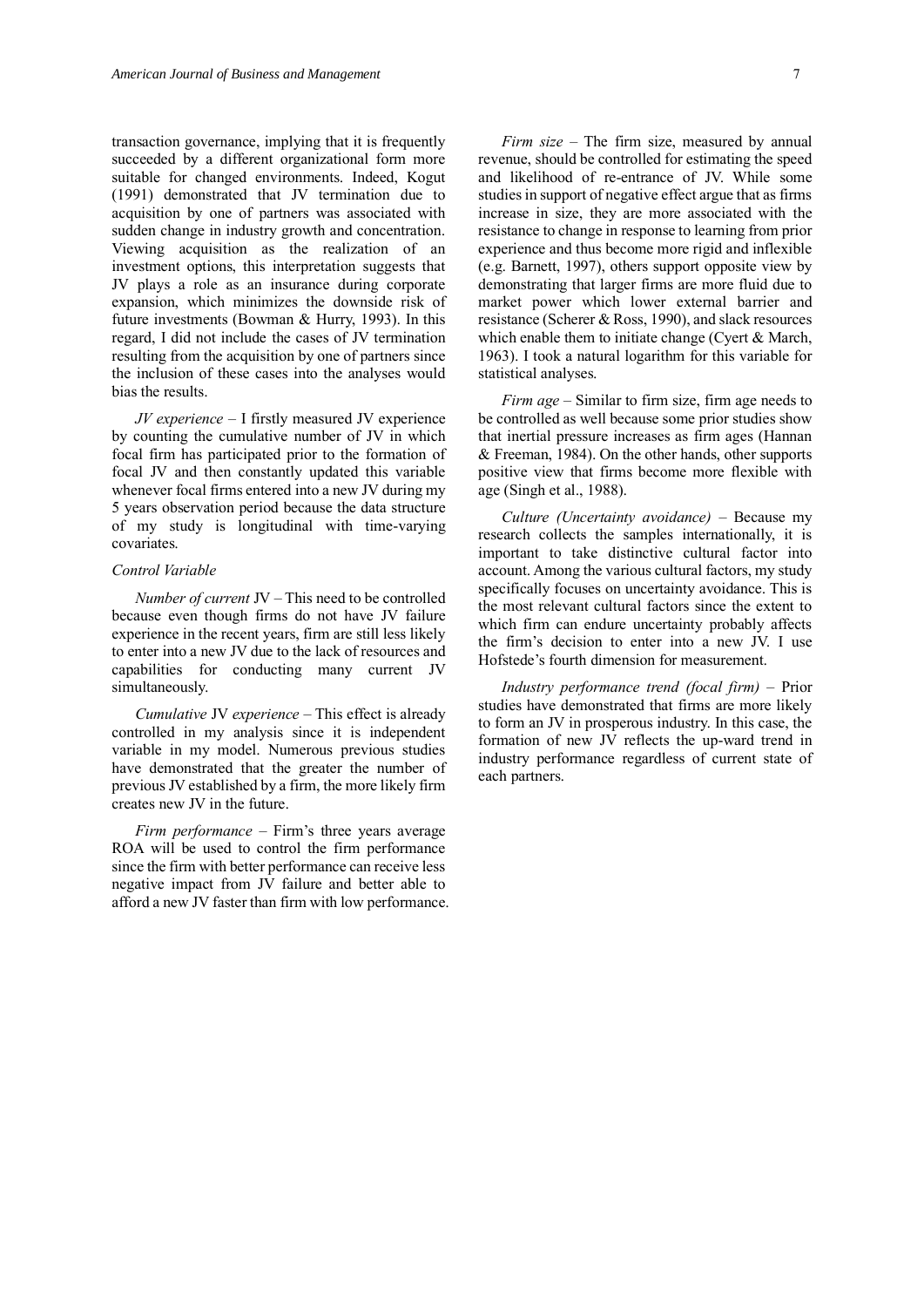## **Results**

|                   | Mean          | S.D           | Min          | Max     | 1        | 2        | 3        | 4        | 5        | 6        | 7     | 8     | 9        | 10    |
|-------------------|---------------|---------------|--------------|---------|----------|----------|----------|----------|----------|----------|-------|-------|----------|-------|
| 1. Elapsed months | 28.587 17.192 |               | 1            | 59      | 1.000    |          |          |          |          |          |       |       |          |       |
| 2. Prior Failure  | 0.389         | 0.489         | $\mathbf{0}$ |         | 0.041    | 1.000    |          |          |          |          |       |       |          |       |
| 3. New JV         | 0.078         | 0.268         | 0            | 1       | $-0.043$ | $-0.121$ | 1.000    |          |          |          |       |       |          |       |
| 4. JV Experience  | 4.928         | 3.55          | 0            | 18      | 0.006    | 0.041    | 0.348    | 1.000    |          |          |       |       |          |       |
| 5. Current JV     | 1.298         | 1.261         | 0            | 4       | $-0.133$ | $-0.133$ | 0.258    | 0.672    | 1.000    |          |       |       |          |       |
| 6. Firm ROA       | 7.787         | 18.101        | 0.013        | 282.510 | $-0.101$ | $-0.014$ | $-0.053$ | $-0.108$ | $-0.129$ | 1.000    |       |       |          |       |
| 7. Firm Size      | 6.362         | 3.064         | $-3.576$     | 13.678  | 0.014    | $-0.067$ | 0.229    | 0.449    | 0.352    | $-0.034$ | 1.000 |       |          |       |
| 8. Firm Age       |               | 55.457 43.414 | 2            | 182     | 0.021    | 0.014    | 0.092    | 0.261    | 0.146    | $-0.098$ | 0.369 | 1.000 |          |       |
| 9. Industry ROA   | 3.859         | 1.845         | $-0.9$       | 8       | $-0.071$ | $-0.021$ | $-0.008$ | 0.017    | $-0.011$ | 0.106    | 0.040 | 0.023 | 1.000    |       |
| 10. Culture       |               | 59.334 22.244 | 8            | 99      | 0.011    | 0.015    | 0.079    | 0.149    | 0.078    | $-0.115$ | 0.298 | 0.256 | $-0.046$ | 1.000 |

*Table 1. Descriptive statistics and correlation matrix*

Table 1 is a descriptive statistics and correlation matrix of the covariates. Before I analyze this table, however, I need to mention that since the data structure in this study is cross-sectional time series (panel data), the number of subjects used for calculation of mean, S.D, min, max and correlation is 1,015 (N=1,015). These 1,015 subjects were generated because I observed each firm's behavior of subsequent JV activities and relevant covariates for following 5 years (203 firms  $*$  5 years = 1,015 subjects). During 5-years observation period, the sample firms, on average, had an JV experience with

1.653 prior JVs and was currently conducting 1.605 JVs, respectively. Next, when we see the correlations, prior failure is negatively correlated with new JV (this variable was coded 1 whenever firm created a new JV during the observation period and 0 otherwise), which preliminarily supports my second hypothesis that firms with a negative performance outcome in prior JV are less likely to enter into a new JV. The matrix shows no substantial problem with multicollinearity problem among the covariates except the relationship between JV experience and current JV.

*Table 2. Comparison between group 1 (PF=1) and group 2 (PF=0)*

|        | Elapsed | New JV | ΙV         | Current | Firm       | Size | Age   | Industry | Culture |
|--------|---------|--------|------------|---------|------------|------|-------|----------|---------|
|        | months  |        | experience |         | <b>ROA</b> |      |       | ROA      |         |
| $PF=1$ | 37.2    | 0.038  | 2.07       | 0.81    | 7.47       | 6.1  | 56.19 | 3.81     | 59.75   |
| $PF=0$ | 23.1    | 0.104  | 6.75       | 1.61    | 7.99       | 6.53 | 54.99 | 3.89     | 59.07   |

Next, I divide the sample into two groups according to the existence of JV failure and seek to compare these two groups based on elapsed months until creation of new JV, proportion of new JV and other firm-related control variables.

Firstly, the most significant difference between two groups is the level of JV experience measured by the cumulative number of prior JV activities. From the comparison, we can infer that as the firm has more prior experience in JV,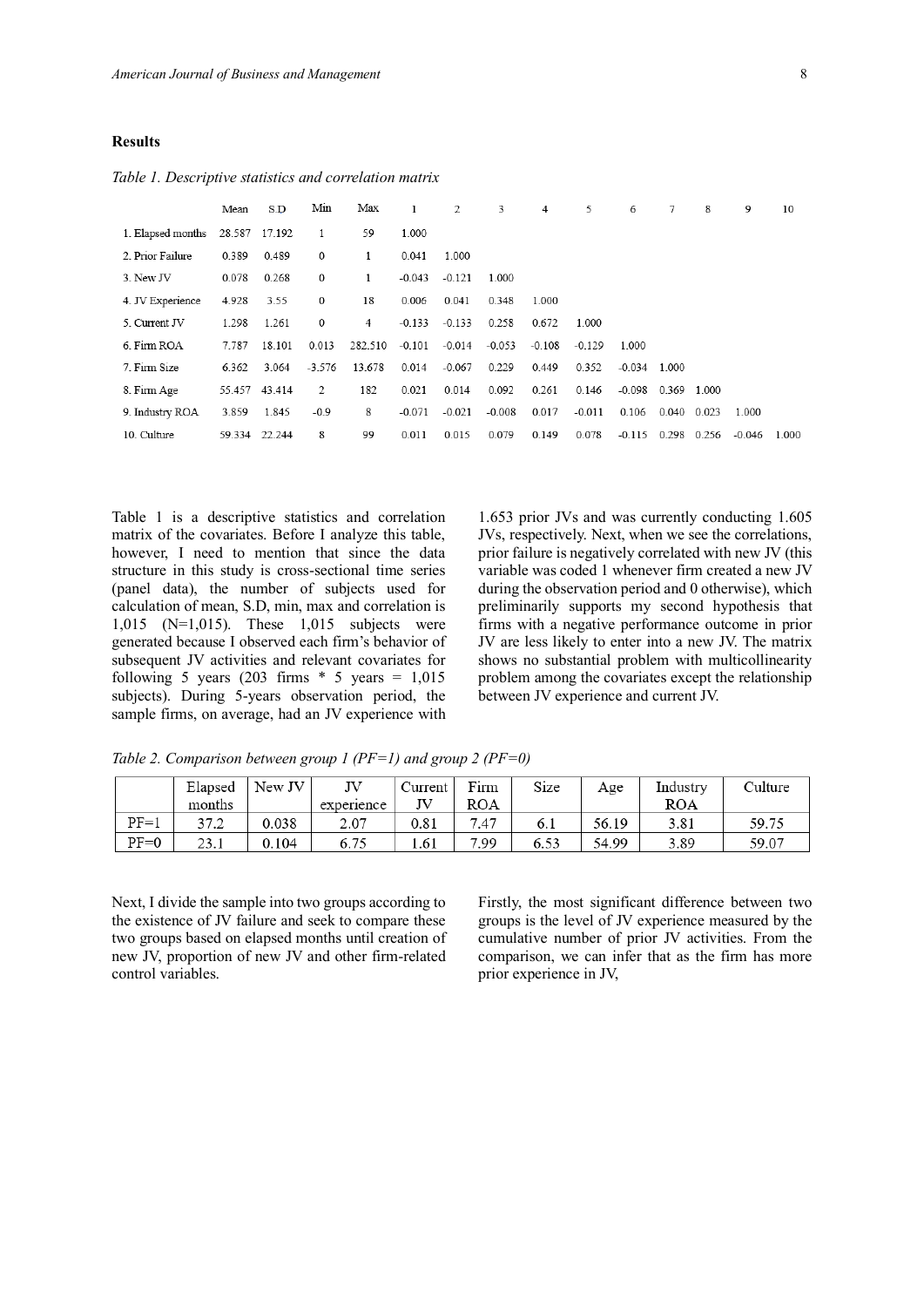# *Table 3. Results of cox proportional hazard model*

|                          | Model 1 (Full sample) |                       | Model 2 (Full sample) |                       |                   | Model 3 (Full sample) |                  | Model 4 ( $PF=0$ )    | Model $5$ (PF=1) |                       |  |
|--------------------------|-----------------------|-----------------------|-----------------------|-----------------------|-------------------|-----------------------|------------------|-----------------------|------------------|-----------------------|--|
|                          | Hazard<br>Ratio       | P value<br>$(t-test)$ | Hazard<br>Ratio       | P value<br>$(t-test)$ | Hazard<br>Ratio   | P value<br>$(t-test)$ | Hazard<br>Ratio  | P value<br>$(t-test)$ | Hazard<br>Ratio  | P value<br>$(t-test)$ |  |
| Prior Failure (PF)       |                       |                       | 0.327<br>(0.112)      | 0.001                 | 15.842<br>(9.591) | 0.000                 |                  |                       |                  |                       |  |
| JV Experience (JE)       | 1.392<br>(0.183)      | 0.012                 | 1.513<br>(0.195)      | 0.001                 | 1.977<br>(0.286)  | 0.000                 | 1.770<br>(0.269) | 0.000                 | 0.406<br>(0.198) | 0.066                 |  |
| $PF*JE$                  |                       |                       |                       |                       | 0.117<br>(0.049)  | 0.000                 |                  |                       |                  |                       |  |
| <b>Current Alliances</b> | 1.263<br>(0.188)      | 0.117                 | 1.201<br>(0.177)      | 0.215                 | 1.381<br>(0.235)  | 0.058                 | 1.862<br>(0.364) | 0.001                 | 0.060<br>(0.052) | 0.001                 |  |
| Firm ROA                 | 0.985<br>(0.260)      | 0.587                 | 0.978<br>(0.027)      | 0.440                 | 0.964<br>(0.032)  | 0.273                 | 0.978<br>(0.032) | 0.492                 | 0.800<br>(0.092) | 0.053                 |  |
| Firm Size                | 1.241<br>(0.095)      | 0.005                 | 1.178<br>(0.091)      | 0.031                 | 1.102<br>(0.084)  | 0.200                 | 1.019<br>(0.082) | 0.806                 | 1.311<br>(0.261) | 0.174                 |  |
| Firm Age                 | 1.001<br>(0.003)      | 0.724                 | 1.002<br>(0.003)      | 0.645                 | 1.004<br>(0.004)  | 0.218                 | 1.007<br>(0.004) | 0.133                 | 0.985<br>(0.011) | 0.184                 |  |
| <b>Industry ROA</b>      | 0.935<br>(0.074)      | 0.402                 | 0.945<br>(0.077)      | 0.496                 | 0.972<br>(0.083)  | 0.748                 | 0.902<br>(0.095) | 0.331                 | 0.925<br>(0.171) | 0.674                 |  |
| Culture                  | 0.999<br>(0.007)      | 0.974                 | 1.002<br>(0.007)      | 0.862                 | 0.998<br>(0.007)  | 0.772                 | 0.994<br>(0.008) | 0.532                 | 1.006<br>(0.019) | 0.749                 |  |
| Log Likelihood           | $-227.677$            |                       | $-221.668$            |                       | $-198.227$        |                       | $-127.129$       |                       | $-32.884$        |                       |  |
| Chi-square               |                       | 65.59***              |                       | 77.60***              |                   | 124.49***             |                  | 94.41***              |                  | 41.71***              |  |
| Number of firm years     |                       | 1,015                 |                       | 1,015                 |                   | 1,015                 |                  | 620                   | 395              |                       |  |

All significance tests are two-tailed  $\dagger$  < 0.10, \*< 0.50, \*\*< 0.01, \*\*\* < 0.001; standard errors are in parentheses.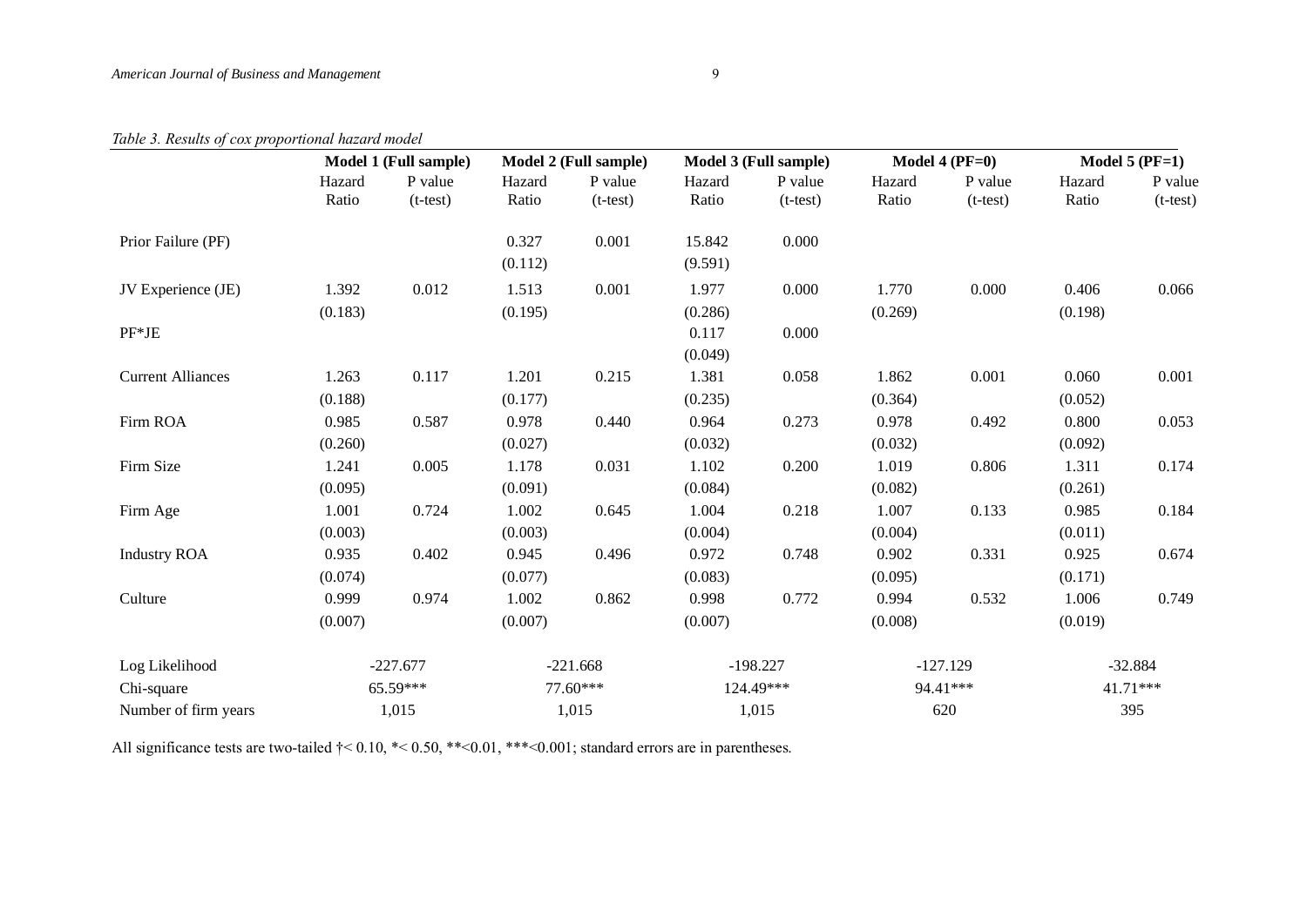it has less likelihood of JV failure. Besides, we can easily know that the likelihood of firms with prior failure ( $PF=1$ ) entering into a new JV in the future is much smaller than that of firms without prior failure (PF=0). Specifically, during observation period, 10 out of 100 firms  $(0.104)$  in the group of PF=0 formed a new JV again while only 3.8 out of 100 firms (0.038) with PF=1 engaged in new JV subsequently. Furthermore, even when the firm with prior failure enter into a new JV in the future, its elapsed time is 37.2 months on average, which is longer than 23.1 months for the firms without prior failure. In other words, prior failure not only provides negative impact on the subsequent formation of JV, it can also delay the time of re-entrance.

The table 3 shows the results of cox proportional hazard model. Please note that hazard rate is the probability of future changes in the dependent variables per unit of time (here the probability that firm enters into a new JV per unit of time). And hazard ratio in the first column of each model represents an increase in the hazard rate per unit increase of covariate. For example, if hazard ratio of a certain variable is 2.51, then the likelihood of event occurrence becomes 2.51 times greater per unit increase of that variable. On the other hands, if estimated hazard ratio is less than 1, that variable has a negative impact on the occurrence of event.

Model 1 tests a baseline hypothesis (hypothesis 1), which argues that JV experience provides positive impact on the firms' likelihood of starting a new JV. Overall fit of model is highly significant with Chisquare of 65.59 at 6 degree of freedom. The estimated hazard ratio of JV experience is 1.392 with its p-value being 0.012. In other words, the result supports the first hypothesisimplying that the more JV experiences the firm has, the more likely it will enter into a new JV in the future than inexperienced firms in JV.

The main factor of this study, prior failure (PF), is added into model 2 for testing second hypothesis. By putting PF variable into an estimation model, both loglikelihood (-221.668) and Chi-square (77.60) increase significantly. From the table, hypothesis 2 is strongly supported with the p-value of PF being 0.001. As expected, its estimated hazard ratio is less than 1, its probability that the firm will start a new JV during my 5 years observation period is 0.327 times less than that of firm without prior JV failure. This can be visually represented by plotting two different hazard rates, respectively, based on whether firm has prior failure or not. Graph 1 is the plot of two different hazard rate,  $r(t)$ , whose unit of analysis time is month. From this graph, we can see that throughout the entire observation period, the hazard rate, which is the probability of firm entering into a new JV per unit of time at time=t, is much smaller (almost 3 times) when firms have a prior failure. Also, negative impact of prior failure on the firms' subsequent JV formation seems not to be diminishing given that the hazard rate difference between two subgroups does not get smaller for entire observation period.

Lastly, to test third hypothesis, I inserted the interaction term between prior failure and JV experience (PF \* JE) into the model 3. The estimated hazard ratio of interaction term is highly significant and is less than 1, which implies that prior JV failure negatively moderates the relationship between JV experience and JV formation. To further investigate, I divided the entire sample into two subgroups based on whether firms have a prior JV failure and then conducted survival analysis separately for each subgroup. Model 4 is the analysis for the subsequent JV behavior of firms whose focal JV are still alive by the end of 2015 (right-censored) so that defined as having no prior JV failure in this study. In model 4, the estimated hazard ratio of JV experience is

1.770 with p-value even less than 0.001. On the other hands, model 5 is the survival analysis for the firms whose focal JV were failed. In model 5, the estimated hazard ratio of JV experience is 0.406 with p-value being 0.066. In other words, while the positive effect of JV experience to the firm's subsequent JV formation is statistically significant for the firm without prior JV failure (model 4), its positive effect becomes rather negative to the JV formation for the firms with prior JV failure (model 5). So, the result also supports the hypothesis 3, which argues that the JV experience might deter, at least in the short-term, the firms' subsequent JV activities with the existence of prior JV failure.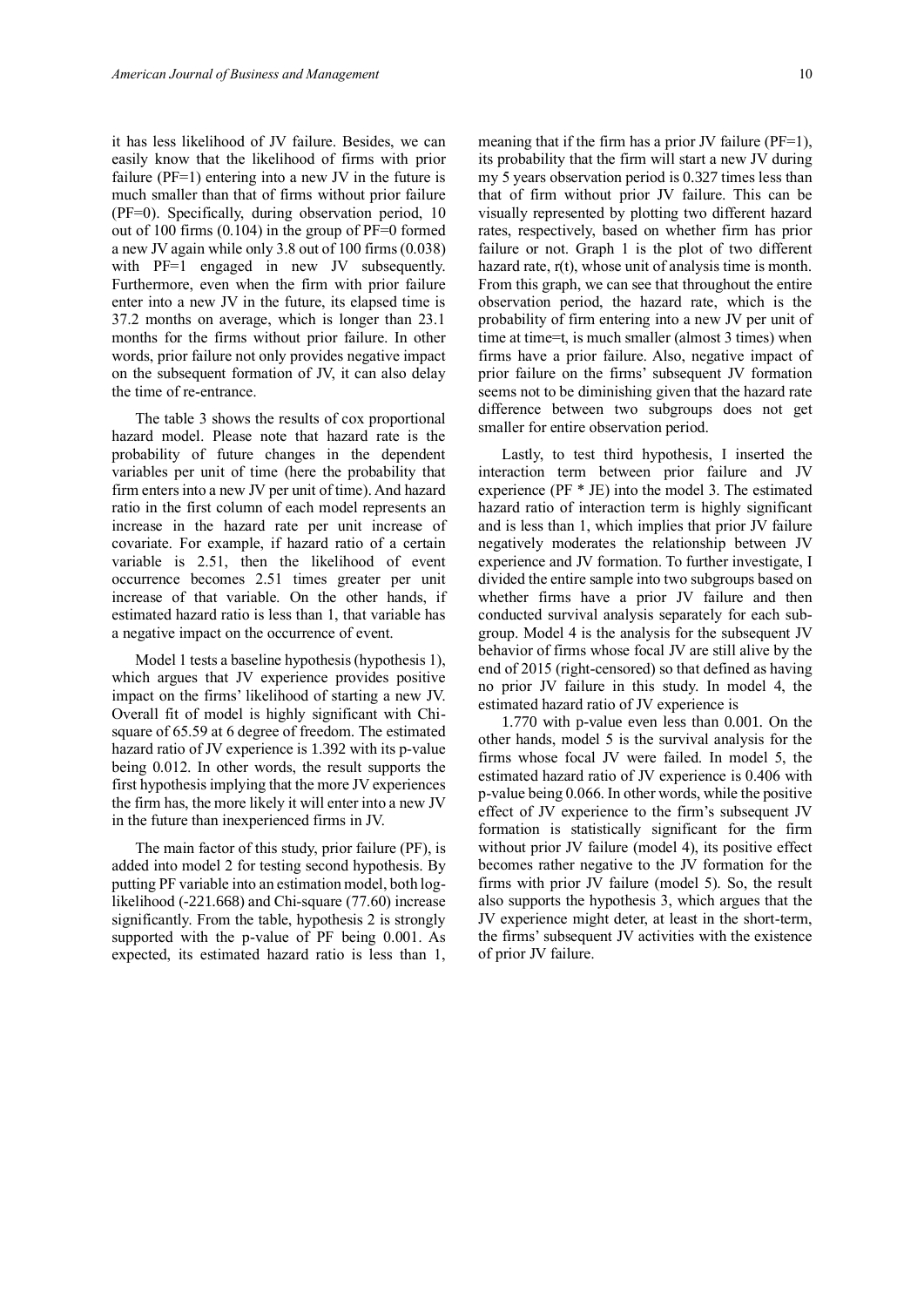Figure 1. Plot of differential hazard rates



#### **Discussion**

Prior studies on corporate JV have examined how firms' subsequent JV activities are influenced by JV capabilities and experience. By taking organizational capability perspective, the research in JV experience generally suggests that the greater a firms' JV experience, the more likely that it will create a new JV in the future than inexperienced firms. Although these prior findings have significantly contributed to our understanding about the positive effect of JV experience on the firms' JV formation, these studies still provide us with incomplete picture of the complex relationships among them. Focusing on 203 firms whose focal JV were formed during the period between 2001 and 2010 and observing their subsequent JV activities for 5 years either after the date of JV failure or after 4 years from the date of formation of focal JV, this study proceeds further by showing that failure outcome of prior JV negatively affects subsequent JV activities and that positive effect of JV experience becomes negative on the firms' likelihood of re-entrance of JV at least in the shortterm when they have a prior JV failure.

#### **Contributions**

The findings of present study make several contributions to the literature on corporate JV. Firstly, this study further sophisticates the relationship between JV experience and subsequent JV formation by demonstrating that experience effects are not always positive regardless of different performance outcomes of prior JV, thereby implying the need for contingency on the relationship between JV experience and subsequent JV formation. Although the present study also found the result consistent with

the previous studies that JV experience provides positive influence to the firms' subsequent JV formation in general, this study, however, shows that JV experience is not a panacea but can sometimes hamper firms' JV activities at least in the short-term especially when focal firms have a failure in the most recent JV. As Barkema and Schijven (2008) critique, whereas early researches on experience in a strategic setting with the implicit assumption that experience is always positive emphasized that JV experience generally seems to be conducive to firms' subsequent JV formation, this study proceeds further by providing a boundary condition regarding when JV experience supports JV activities and when it does not.

The study also contributes to the understanding of the effects of prior failure experience in a sequence of JV. In particular, this study complements the work of Pangarkar (2009) which also focused on the effect of prior JV failure to the future JV outcome. Based on the argument that prior terminations enable firms to design better JV and adopt more appropriate JV management strategies to avoid future terminations, his study reveals that firms that have experienced prior terminations are less likely to have their future JV terminated. In this respect, the present study complements his work by demonstrating additional effects that prior JV failure not only provides negative impact on the firms' likelihood of re-entrance of JV in the future, it can also delay the time of entrance when it starts a new JV. Strongly assuming that failed prior activities might provide the firms with certain impacts different from those of not-failed ones, this study attempts to explain how failed prior JV distinctively influence future JV behavior. In this study, in particular, I argue that failure experience plays central roles in providing firms with opportunities to learn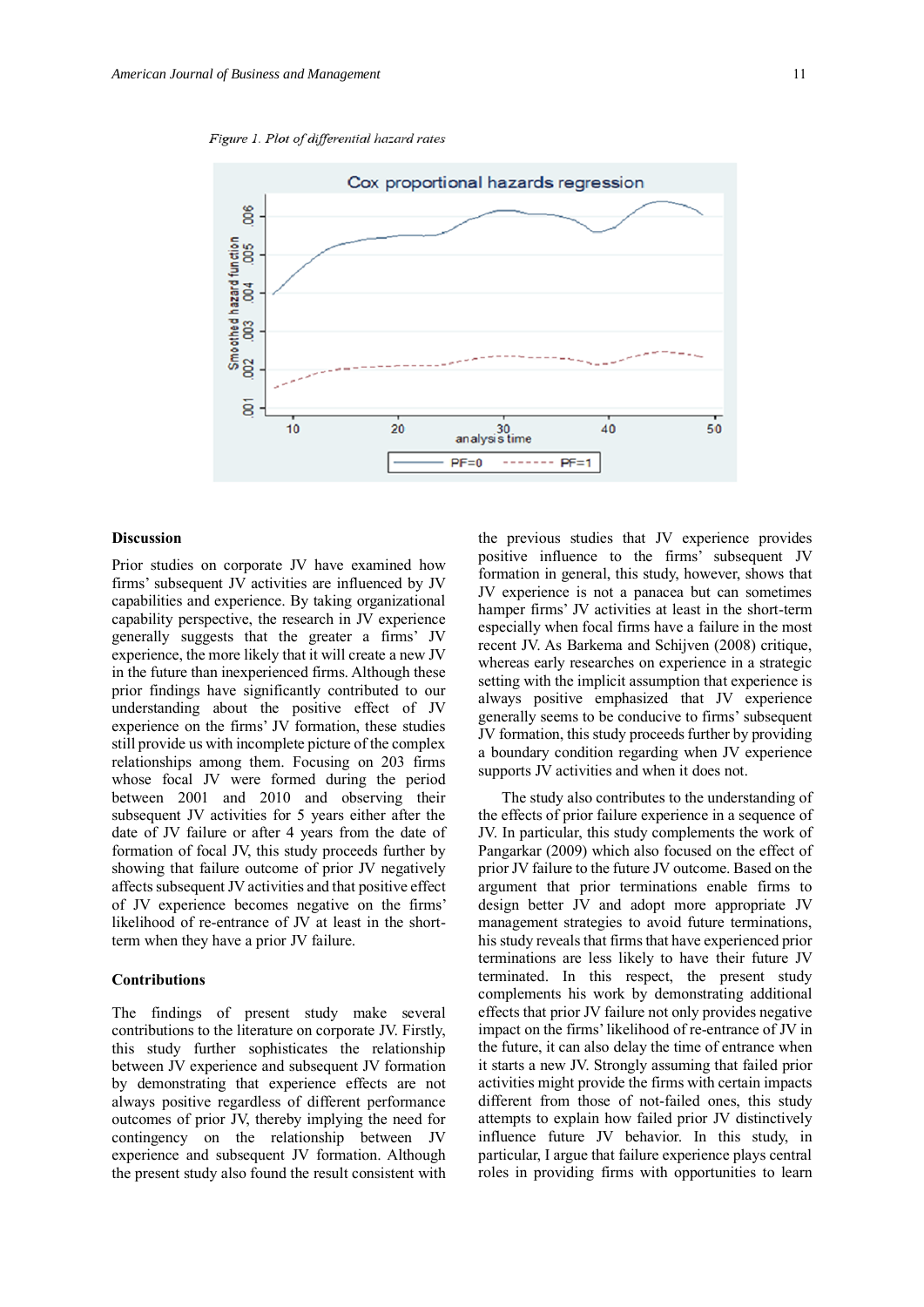something new and thus improve or change their existing way of conducting JV. Indeed, as Finkelstein and Haleblian (2002) argues, prior experience on failed case may create valuable learning opportunities that can enhance the overall program-level performance via improved JV-related capabilities more than its direct negative influence on performance.

Thirdly, this study goes beyond the static perspective adopted numerously by prior studies on corporate JV, which has focused primarily on JV performance as an outcome variable and has examined the effects of firm (e.g. Chen, 2004), partners (e.g. Arya & Lin, 2007), and deal (e.g. Lee & Cavusgil, 2006) characteristics on JV outcomes, which is one of the reasons why relatively less attention has been paid to the longitudinal studies on corporate JV. However, in this study, by observing the life-histories of focal JV and subsequent JV activities of their partners, I conceptualized JV performance as an antecedent rather than an outcome variable and studied the influence of performance outcome of prior JV on future JV formation with a more JV sequence perspective. Thus, this study provides a more dynamic perspective and new insights about the nature of firms' behavior to form a new JV. In addition, this study provides further impetus for empirical studies on corporate JV based on panel data and event-history analysis, which is more appropriate research methodological approach when it comes to studying how prior JV performance affects subsequent JV outcomes and formation.

#### **Managerial implication**

The study has mainly two managerial implications. Firstly, the findings suggest that managers need to be cautious about the notion that past experience is always positive in the future activities. Although experience on prior JV can provide various benefits to the firms when starting a new JV such as better capabilities in partner selection or efficient routines for JV management, it might also hamper JV formation especially when firms need to innovate their current ways of conducting JV in response to recent JV failures. So, JV managers should consider any potential negative consequences such as inertia and/or competency trap arising from established JV routines<br>or rigidly-embedded inter-firm collaboration or rigidly-embedded inter-firm collaboration networks. This consideration will help JV managers take a more balanced and comprehensive view on the roles of experience and create more dynamic and flexible JV-related routines, procedure or capabilities and ultimately achieve greater value from JV.

Secondly, the finding that firms whose focal JV was failed are more reluctant to form a new JV provides the implication that JV managers may need to observe potential partners' JV history to predict the partner firm's likelihood to engage in new JV. For example, firm may need to spend more amounts of initial efforts and resources for the successful establishment of cooperative relationship if they pursue a JV with partners whose latest prior JV was failed. The consideration of potential partner's prior JV activities in addition to traditional resource-based and transaction-cost perspective, thus, enables managers to economize on required resources and efforts in initiating JV and lead to better appreciation of the value of given JV with specific potential partner. Thus, managers should go beyond the mere examination of the existence of partners' prior JV experience and also consider whether potential partner has a negative outcome in recent JV because the performance feedback from prior activities should also have an impact on future behaviors (Greve, 2003; Levitt & March, 1988).

## **Limitations and future research**

Despite its merit, I acknowledge that there are several limitations that also hold promise for future works. One limitation is about the sample used in this study. In particular, the present study focused only on JV, which encounters the problem of generalizability of the findings toward other numerous types of inter-firm collaboration. Due to the nature of research questions addressed in this study, the life-histories of JV as well as firms' subsequent JV activities should be known for testing hypotheses. However, other types of cooperation such as licensing, marketing consortia, franchising, or legal contract frequently do not entail separate legal entities such that researchers have great difficulties, if not impossible, to identifying the start and end date of them as well as firms' sequencing activities in those specific types of cooperation. However, given that the extent of strength of relationship for the initiation of cooperation is generally greatest in the case of JV (Contractor & Lorange, 1988), focal firms' subsequent cooperative activities could show somewhat different results when we investigate other less-requiring types of cooperation, which has research potential for future studies.

Second limitation is concerned about an indirect measurement of JV performance. Due to the fact that it is sometimes inappropriate to measure JV performance with financial outcomes and, in most case, such measures simply don't exist (Gulati, 1998), assessment of JV failure in terms of unplanned liquidation, bankruptcy, or sale to third-parties is an established approach in empirical studies on the performance of JV (e.g. Park & Russo, 1996; Park & Ungson, 1997; Pangarkar, 2009). Nevertheless, this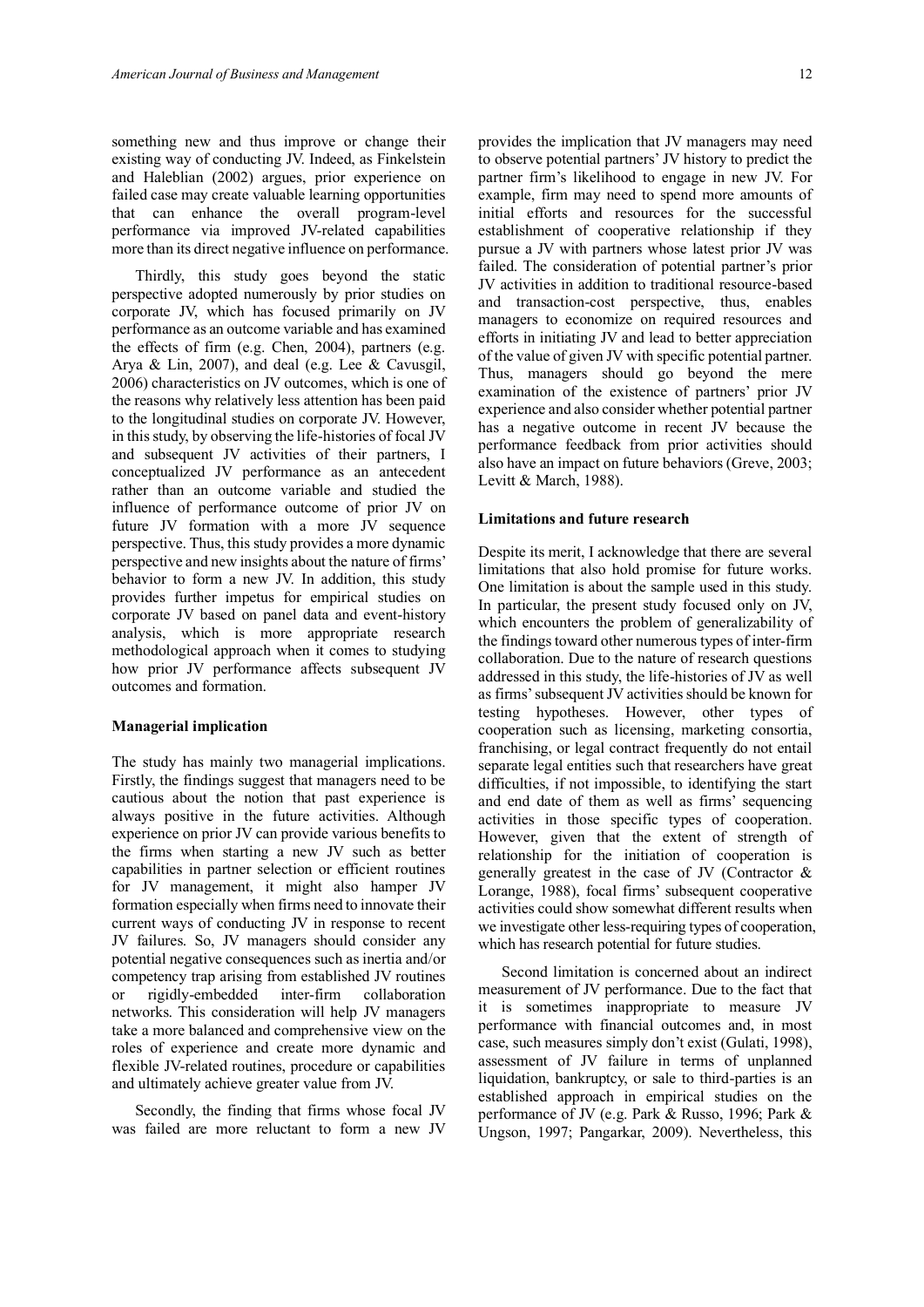approach is still indirect measurement for the JV performance. Therefore, future researches should go beyond the initial efforts and adopt detailed surveys or careful fieldwork that could directly measure JV performance. So, using both archival and survey data with performance measured both by survival of the JV and by participants' assessment of performance should be considered as an empirical approach to measuring JV performance in the future research. For instance, in addition to archival data for indirect measurement, extensive surveys to the individual managers responsible for the JV enables the collection of a host of measures, subjective and objective, on which performance can be assessed.

#### **References**

- Al‐Laham, A., Amburgey, T. L., & Bates, K. (2008). The dynamics of research alliances: Examining the effect of alliance experience and partner characteristics on the speed of alliance entry in the biotech industry. *British Journal of Management*, *19*(4), 343-364.
- Al-Khalifa, A. K., & Eggert Peterson, S. (1999). The partner selection process in international joint ventures. *European Journal of Marketing*, *33*(11/12), 1064-1081.
- Allison, P. D. (1984). Regression for longitudinal event data. *Event History Analysis. Beverly Hills, London, New Delhi: Sage Publications*.
- Amburgey, T. L., Kelly, D., & Barnett, W. P. (1993). Resetting the clock: The dynamics of organizational change and failure. *Administrative Science Quarterly* 38: 51–73.
- Anand, B. N., & Khanna, T. (2000). Do firms learn to create value? The case of alliances. *Strategic Management Journal*, *21*(3), 295-315.
- Arya, B., & Lin, Z. (2007). Understanding collaboration outcomes from an extended resource-based view perspective: The roles of organizational characteristics, partner attributes, and network structures. *Journal of Management*, *33*(5), 697-723.
- Barkema, H. G., & Schijven, M. (2008). How do firms learn to make acquisitions? A review of past research and an agenda for the future. *Journal of Management*, *34*(3), 594-634.
- Barkema, H. G., Shenkar, O., Vermeulen, F., & Bell, J. H. (1997). Working abroad, working with others: How firms learn to operate international joint ventures. *Academy of Management Journal*, *40*(2), 426-442.
- Barnett, W. P. (1997). The dynamics of competitive intensity. *Administrative Science Quarterly*, 128-160.
- Baum, J. A., & Singh, J. V. (1996). Dynamics of organizational responses to competition. *Social Forces*, *74*(4), 1261-1297.
- Blossfeld, H. P., Golsch, K., & Rohwer, G. (2007). *Event history analysis with Stata*. Psychology Press.
- Boeker, W. (1989). Strategic change: The effects of founding and history. *Academy of Management Journal*, *32*(3), 489-515.
- Bowman, E. H., & Hurry, D. (1993). Strategy through the option lens: An integrated view of resource investments and the incremental-choice process. *Academy of Management Review*, *18*(4), 760-782.
- Brass, D. J., Galaskiewicz, J., Greve, H. R., & Tsai, W. (2004). Taking stock of networks and organizations: A multilevel perspective. *Academy of Management Journal*, *47*(6), 795-817.
- Brown, S. L., & Eisenhardt, K. M. (1997). The art of continuous change: Linking complexity theory and timepaced evolution in relentlessly shifting organizations. *Administrative Science Quarterly*, 1-34.
- Chang, S. J. (1996). An evolutionary perspective on diversification and corporate restructuring: entry, exit, and economic performance during 1981–89. *Strategic Management Journal*, *17*(8), 587-611.
- Chen, C. J. (2004). The effects of knowledge attribute, alliance characteristics, and absorptive capacity on knowledge transfer performance. *R&D Management*, *34*(3), 311-321.
- Clark, K. B. (1989). What strategy can do for technology. The five rules of technology leadership. *Harvard Business Review*, *67*(6), 94.
- Cohen, W. M., & Levinthal, D. A. (1990). Absorptive capacity: A new perspective on learning and innovation. *Administrative Science Quarterly*, *35*(1), 128-152.
- Contractor, F. J., & Lorange, P. (1988). Why should firms cooperate? The strategy and economics basis for cooperative ventures. *Cooperative Strategies in International Business*, *1*, 3-30.
- Cyert, R. M., & March, J. G. (1963). A behavioral theory of the firm. *Englewood Cliffs, NJ*, *2*(4), 169-187.
- Das, T. K., & Teng, B. S. (1998). Between trust and control: Developing confidence in partner cooperation in alliances. *Academy of Management Review*, *23*(3), 491- 512.
- Delios, A., & Beamish, P. W. (2001). Survival and profitability: The roles of experience and intangible assets in foreign subsidiary performance. *Academy of Management Journal*, *44*(5), 1028-1038.
- Dussauge, P., & Garrette, B. (1999). *Cooperative strategy-Competing successfully through strategic alliances* (No. hal-00706251).
- Dyer, J. H., & Singh, H. (1998). The relational view: Cooperative strategy and sources of interorganizational competitive advantage. *Academy of Management Review*, *23*(4), 660-679.
- Finkelstein, S., & Haleblian, J. (2002). Understanding acquisition performance: The role of transfer effects. *Organization Science*, *13*(1), 36-47.
- Fowler, K. L., & Schmidt, D. R. (1988). Tender offers, acquisitions, and subsequent performance in manufacturing firms. *Academy of Management Journal*, *31*(4), 962-974.
- Gargiulo, M., & Benassi, M. (2000). Trapped in your own net? Network cohesion, structural holes, and the adaptation of social capital. *Organization Science*, *11*(2), 183-196.
- Garriga, H., Von Krogh, G., & Spaeth, S. (2013). How constraints and knowledge impact open innovation. *Strategic Management Journal*, *34*(9), 1134-1144.
- Gomes-Casseres, B. (1989). Joint ventures in the face of global competition. *Sloan Management Review*, *30*(3), 17-26.
- Greve, H. R. (2003). *Organizational learning from performance feedback: A behavioral perspective on innovation and change*. Cambridge University Press.
- Gulati, R. (1995). Social structure and alliance formation patterns: A longitudinal analysis. *Administrative Science Quarterly*, 619-652.